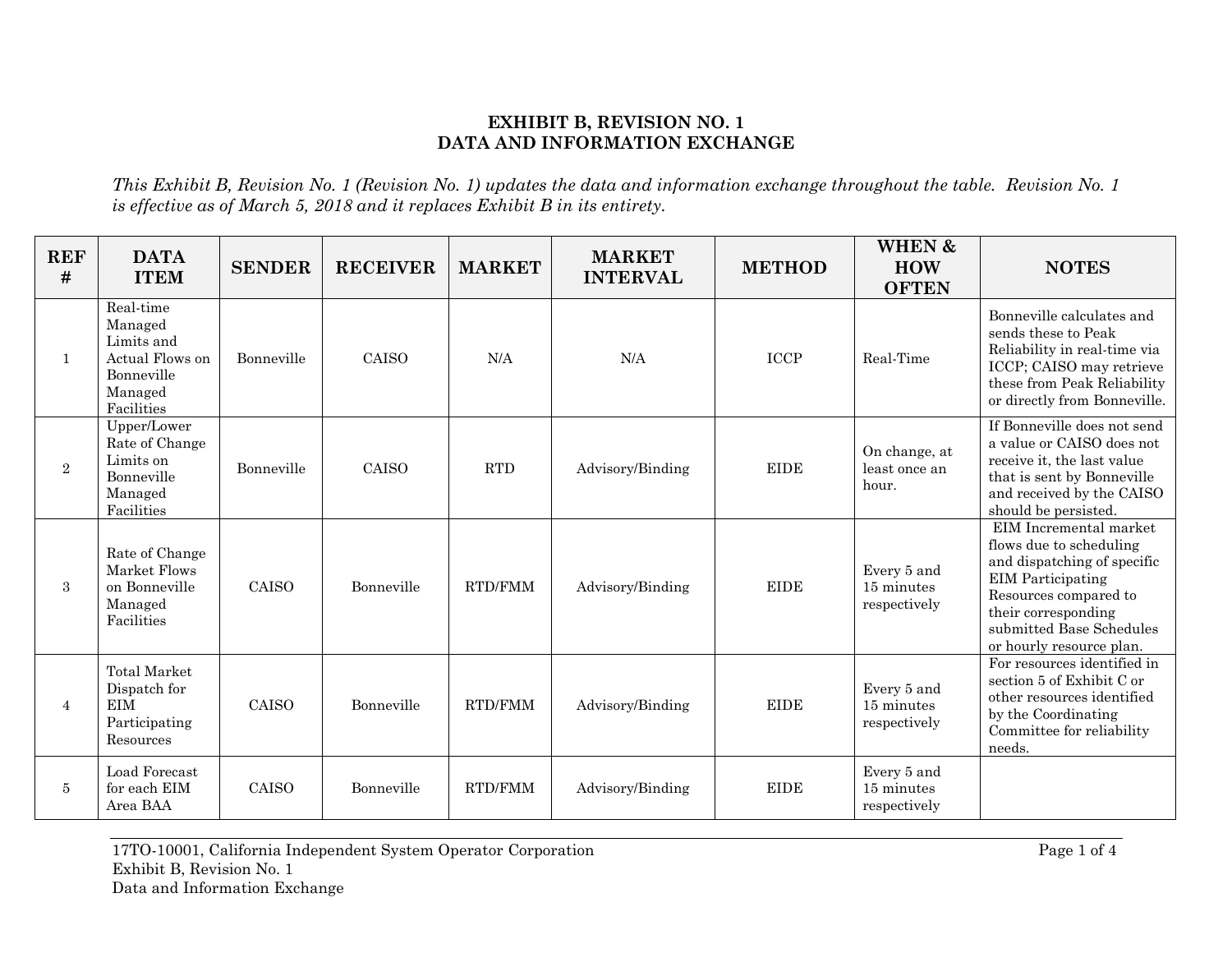| <b>REF</b><br># | <b>DATA</b><br><b>ITEM</b>                                                                                                               | <b>SENDER</b> | <b>RECEIVER</b> | <b>MARKET</b>  | <b>MARKET</b><br><b>INTERVAL</b> | <b>METHOD</b>                                          | <b>WHEN &amp;</b><br><b>HOW</b><br><b>OFTEN</b> | <b>NOTES</b>                                                                                                                                         |
|-----------------|------------------------------------------------------------------------------------------------------------------------------------------|---------------|-----------------|----------------|----------------------------------|--------------------------------------------------------|-------------------------------------------------|------------------------------------------------------------------------------------------------------------------------------------------------------|
| 6               | Adjusted Net<br>Scheduled<br>Interchange for<br>each EIM Area<br><b>BAA</b>                                                              | CAISO         | Bonneville      | RTD/FMM        | Advisory/Binding                 | <b>EIDE</b>                                            | Every 5 and<br>15 minutes<br>respectively       |                                                                                                                                                      |
| $\overline{7}$  | Resource Status<br>for $\mathop{\rm EIM}\nolimits$<br>Participating<br>Resources                                                         | CAISO         | Bonneville      | RTD            | Advisory/Binding                 | <b>EIDE</b>                                            | Every 5 minutes                                 | For resources identified in<br>section 5 of Exhibit C or<br>other resources identified<br>by the Coordinating<br>Committee for reliability<br>needs. |
| 8               | Generation<br>Shift Factor for<br>EIM<br>Participating<br>Resources for<br>each Bonneville<br>Managed<br>Facility                        | CAISO         | Bonneville      | RTD            | Binding                          | <b>EIDE</b>                                            | Every 5 minutes                                 | For resources identified in<br>section 5 of Exhibit C or<br>other resources identified<br>by the Coordinating<br>Committee for reliability<br>needs. |
| 9               | Upper/Lower<br>Rate of Change<br>Limits that<br>CAISO is<br>enforcing in<br><b>RTD</b>                                                   | CAISO         | Bonneville      | RTD            | Advisory/Binding                 | <b>EIDE</b>                                            | Every 5 minutes                                 | Allows Bonneville to verify<br>that CAISO has received<br>the Upper/Lower Rate of<br>Change Limits that are<br>actively being enforced.              |
| 10              | <b>EIM</b> Transfers<br>between EIM<br>Area BAAs                                                                                         | CAISO         | Bonneville      | RTD/FMM        | Advisory/Binding                 | <b>EIDE</b>                                            | Every 5 and<br>15 minutes<br>respectively       |                                                                                                                                                      |
| 11              | <b>EIM</b><br>Incremental<br>Flow for each<br>Bonneville<br>Managed<br>Facility and<br>facilities listed<br>in section 3 of<br>Exhibit C | CAISO         | Bonneville      | <b>RTD/FMM</b> | Advisory/Binding                 | EIDE or other<br>standard<br>communication<br>protocol | Every 5 and<br>15 minutes<br>respectively       | Per section 5.1 of this<br>Agreement.                                                                                                                |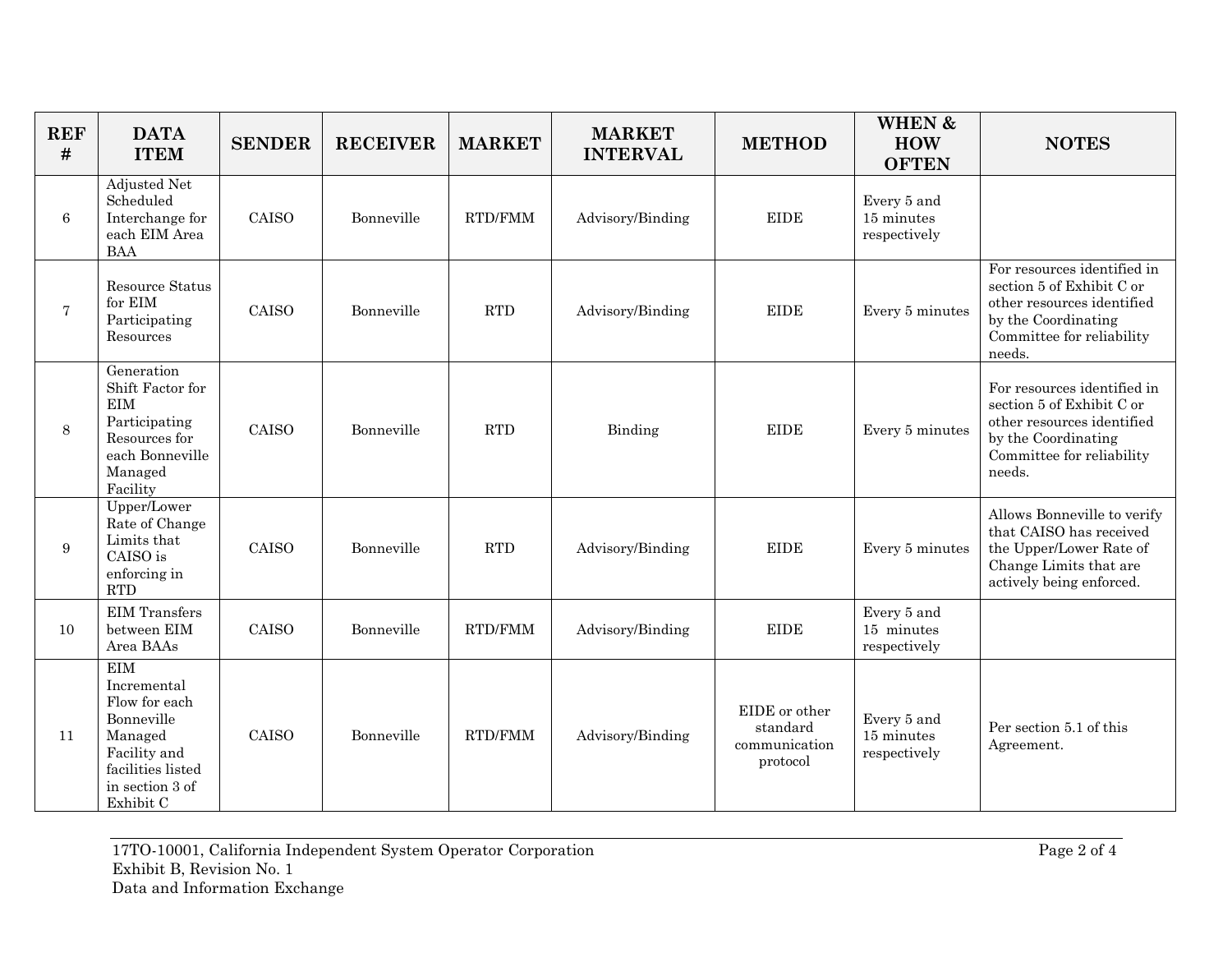| <b>REF</b><br># | <b>DATA</b><br><b>ITEM</b>                                                                                                             | <b>SENDER</b> | <b>RECEIVER</b> | <b>MARKET</b>  | <b>MARKET</b><br><b>INTERVAL</b> | <b>METHOD</b>                                          | <b>WHEN &amp;</b><br><b>HOW</b><br><b>OFTEN</b>                                 | <b>NOTES</b>                                                                                                                                                                                                                         |
|-----------------|----------------------------------------------------------------------------------------------------------------------------------------|---------------|-----------------|----------------|----------------------------------|--------------------------------------------------------|---------------------------------------------------------------------------------|--------------------------------------------------------------------------------------------------------------------------------------------------------------------------------------------------------------------------------------|
| 12              | EIM Area<br>Incremental<br>Flow for each<br>Bonneville<br>Managed<br>Facility and<br>facilities listed<br>in section 3 of<br>Exhibit C | CAISO         | Bonneville      | RTD/FMM        | Advisory/Binding                 | EIDE or other<br>standard<br>communication<br>protocol | Every 5 and<br>15 minutes<br>respectively                                       | Per section 5.3 of this<br>Agreement.                                                                                                                                                                                                |
| 13              | EIM Area Total<br>Flow for each<br>Bonneville<br>Managed<br>Facility and<br>facilities listed<br>in section 3 of<br>Exhibit C          | CAISO         | Bonneville      | <b>RTD/FMM</b> | Advisory/Binding                 | EIDE or other<br>standard<br>communication<br>protocol | Every 5 and<br>15 minutes<br>respectively                                       | Per section 5.3 of this<br>Agreement.                                                                                                                                                                                                |
| 14              | EIM Area<br>Incremental<br>Flow Limit                                                                                                  | Bonneville    | CAISO           | RTD/FMM        | Advisory/Binding                 | EIDE or other<br>standard<br>communication<br>protocol | Per the<br>conditions listed<br>in section 5.2 of<br>the Agreement.             | For each Bonneville<br>Managed Facility, subject<br>to section 5.2 of this<br>Agreement.                                                                                                                                             |
| 15              | EIM Area<br>Incremental<br>Flow Limit<br>active in RTD                                                                                 | CAISO         | Bonneville      | <b>RTD/FMM</b> | Advisory/Binding                 | EIDE or other<br>standard<br>communication<br>protocol | Every 5 and<br>15 minutes<br>respectively                                       | For each Bonneville<br>Managed Facility, subject<br>to section 5.2 of this<br>Agreement. This allows<br>Bonneville to verify that<br>CAISO has received the<br>EIM Area Incremental<br>Flow Limit and is actively<br>being enforced. |
| 16              | EIM Area Total<br>Flow Limit                                                                                                           | Bonneville    | CAISO           | RTD/FMM        | Advisory/Binding                 | EIDE or other<br>standard<br>communication<br>protocol | Per the<br>conditions listed<br>in sections 5.3<br>and 5.4 of the<br>Agreement. | For each Bonneville<br>Managed Facility, subject<br>to section 5.3 of this<br>Agreement.                                                                                                                                             |